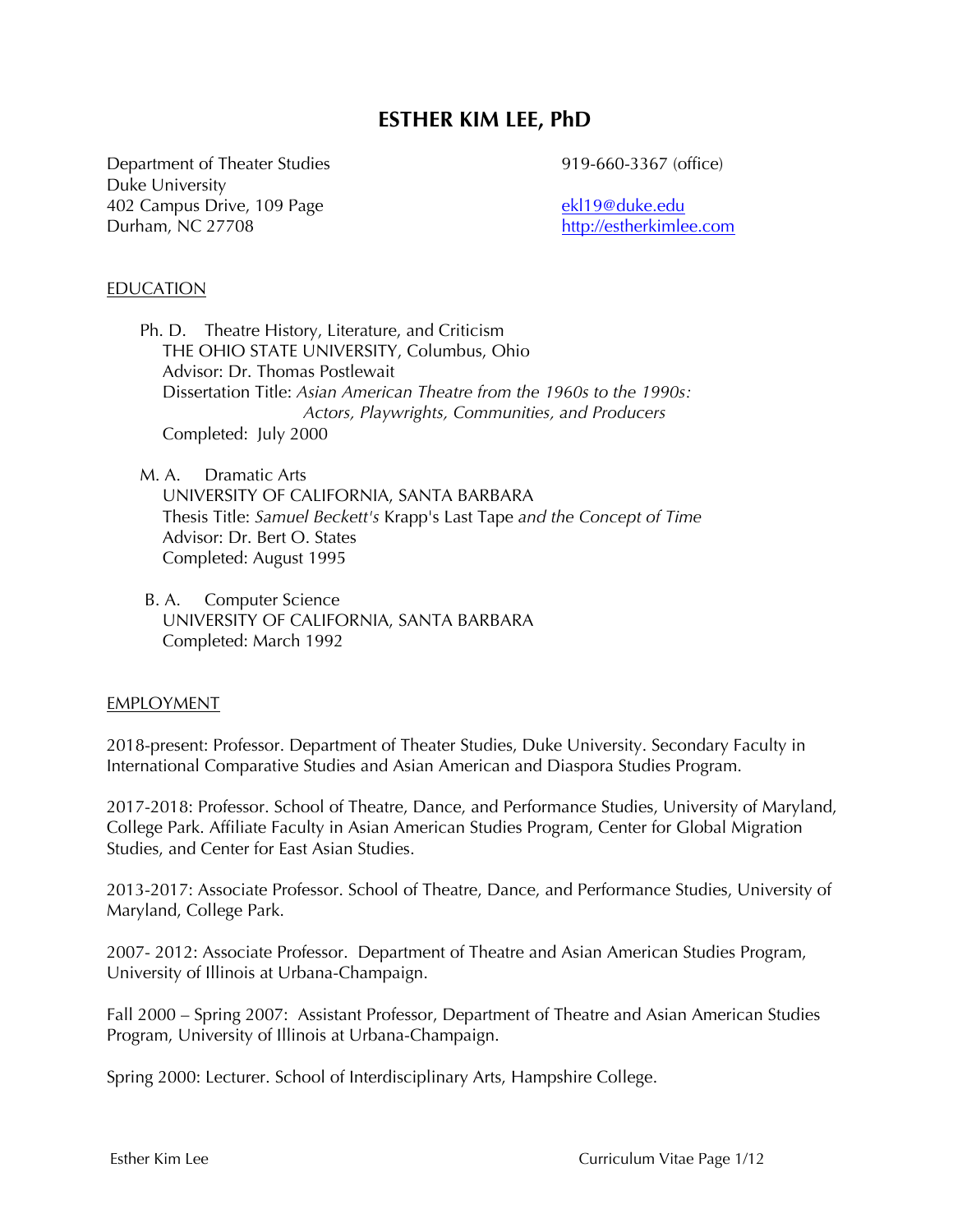Courses Taught: Introduction to Theatre; Literatures of Modern Theatre; Introduction to Asian American Studies; Introduction to Asian American Theatre; Contemporary Theatrical Forms; History of Acting; American Ethnic Theatre; Greek and Roman Theatre; Theatre History I (Ancient to the Eighteenth Century); Race, Gender, and Ethnicity in American Theatre; Graduate Seminar in Theatre Criticism and Theory; Theatre in a Global Context, Graduate Seminar in Dramatic Literature and Orientalism; Graduate Seminar in Theatre History; Graduate Seminar in Globalization, Transnationalism, and Diaspora in Theatre; Graduate Seminar in Embodiment; Graduate Seminar in Eighteenth and Nineteenth Theatre History; Vital Voices: Oral Histories of the Immigrant Experience; The Theater Today; History of Acting

# ADMINISTRATIVE POSITIONS

2021-Present: Director of Asian American and Diaspora Studies Program, Duke University

2017-2018: Director of Graduate Studies, School of Theatre, Dance, and Performance Studies.

2016-2017: Head of History/Theory Area and Head of MA/PhD in Theatre and Performance Studies.

2014-2016: Associate Director, School of Theatre, Dance, and Performance Studies, UMD.

2006-2011: Chair, MA/PhD Program in Theatre History, Department of Theatre, UIUC.

2010-2012: Director of Graduate Studies, Department of Theatre, UIUC.

# PUBLICATIONS: MONOGRAPHS, ARTICLES, AND ANTHOLOGIES

# **Monographs and Edited Volumes:**

*Made-Up Asians: Yellowface During the Exclusion Era*. University of Michigan Press, 2022.

*Modern and Contemporary World Drama.* Bloomsbury Methuen Drama, 2022. Editor.

*The Theatre of David Henry Hwang.* Bloomsbury Methuen Drama, 2015.

*Seven Contemporary Plays from the Korean Diaspora in the Americas*. Duke University Press, 2012. Editor.

*A History of Asian American Theatre.* Cambridge University Press, 2006. Published in paperback in 2011. (**Winner of the Association for Theatre in High Education Outstanding Book Award in 2007.**)

# **Articles and Essays:**

"BD Wong." *50 Key Figures in Queer US Theatre*. Eds. Jimmy A. Noriega and Jordan Schildcrout. (Forthcoming - Routledge).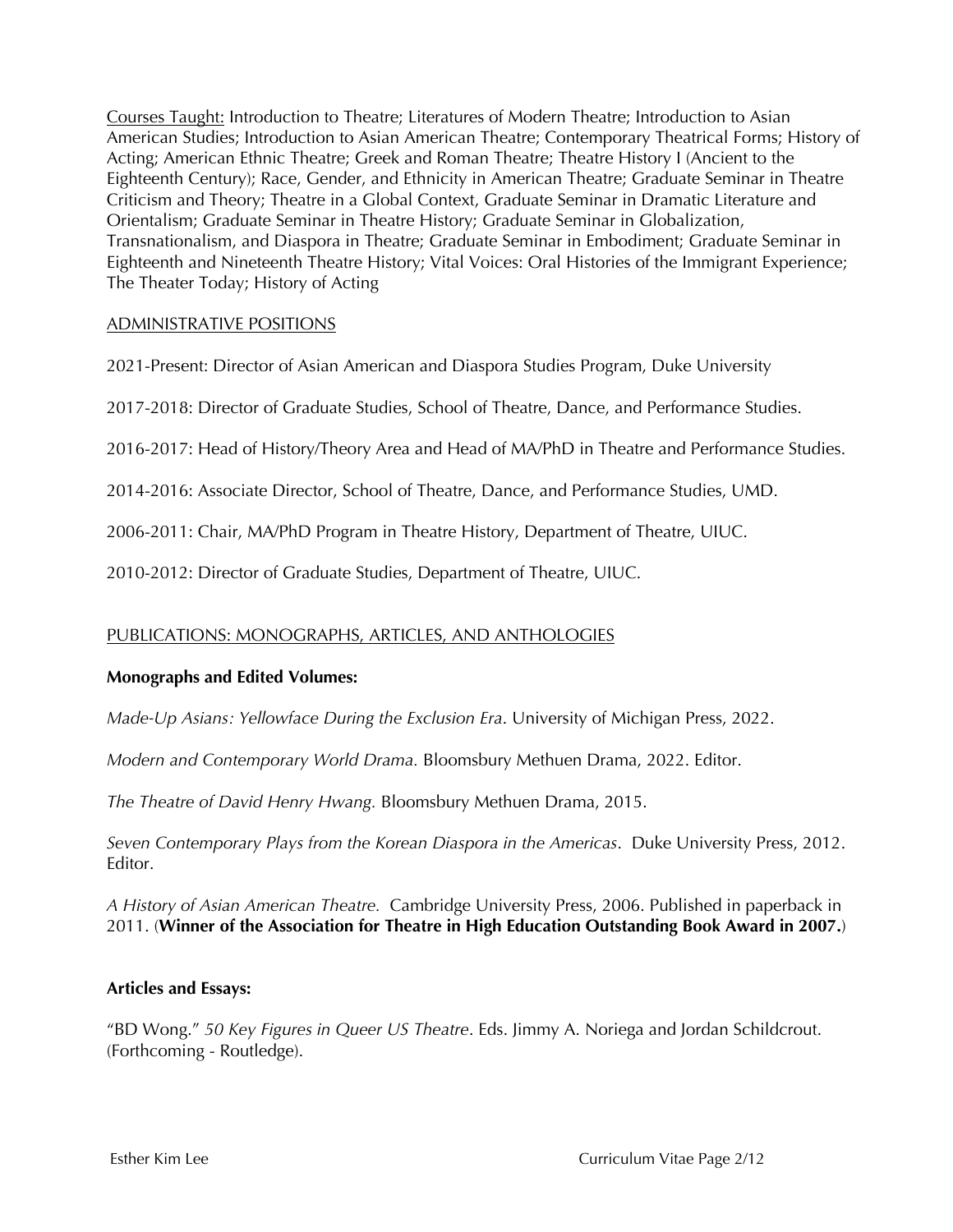"A Genealogy of the Fu Manchu Mustache." *Monsters in Performance: Essays on the Aesthetics of Social Disqualification*. Eds. Michael Chemers and Analola Santana. (Routledge, 2022).

"Sounding Asian American: Geeks and Superheroes in Qui Nguyen's *Vietgone*." *Theatre after Empire.* Eds. Harvey Young and Megan Geigner. (Routledge, 2021).

"Transcultural Memory and Food in Julia Cho's *Aubergine*." *Critical Perspectives on Contemporary*  Plays by Women: The Early Twenty-First Century. Eds. Penny Farfan and Lesley Ferris (University of Michigan Press, 2021).

"Asian American Theater and Drama from the 1960s to the 1990s." *Oxford Research Encyclopedia of Asian American Literature and Culture.* Oxford University Press, 2019.

"Adages for Ethical Graduate Mentoring in the Twenty-first Century." Co-authored with Charlotte M. Canning and Sara Warner. *Theatre Topics*. 29.2 (July 2019). 103-113.

"Historiography of Yellowface: Stage Make-Up, Materiality and Technology." *The Methuen Drama Handbook of Theatre History and Historiography*. Eds. Claire Cochrane and Joanna Robinson. Methuen Bloomsbury, 2019.

"Korean Diaspora and the Moebius Strip: Sung Rno's *Yi Sang Counts to Thirteen* and Transnational Avant-Garde Theatre." *Transnational Performance, Identity and Mobility.* Eds. Iris Tuan and Ivy I-Chu Chang. Methuen Bloomsbury, 2018.

"All the Stage's a World: The Organization of International, Multicultural, and Global Theatre Companies in the U.S." *Theater and Cultural Politics for a New World.* Ed. Chinua Akimaro Thelwell. Routledge, 2017. 60-72.

"Strangers Onstage: Asia, America, Theatre, and Performance." *The Journal of American Drama and Theatre*. 28.1 (Winter 2016).

"Contemporary Asian American Drama." *The Cambridge History of Asian American Literature.* Eds. Rajini Srikanth and Min Song. Cambridge University Press, 2015. 406-421.

"Designed Bodies: A Historiographical Study of the Costume Designer Willa Kim." *The Oxford Handbook of Dance and Theater.* Ed. Nadine George-Graves. Oxford University Press, 2015. 362- 379.

"Asian American Women Playwrights and the Dilemma of the Identity Play: Staging Heterotopic Subjectivities." *Contemporary Women Playwrights*. Eds. Penny Farfan and Lesley Ferris. Palgrave Macmillan, 2014. 244-257.

"Patient Zero: Jean Yoon and Korean Canadian Theatre*." Asian Canadian Theatre*. Eds. Nina Lee Aquino and Ric Knowles. Toronto: Playwrights Canada, 2011. 62-78.

"Avant-Garde Becomes Nationalism: Immortalizing Nam June Paik in South Korea." *Avant-Garde Performance and Material Exchange: Vectors of the Radical.* Ed. Mike Sell. Palgrave Macmillan, 2011. 140-166.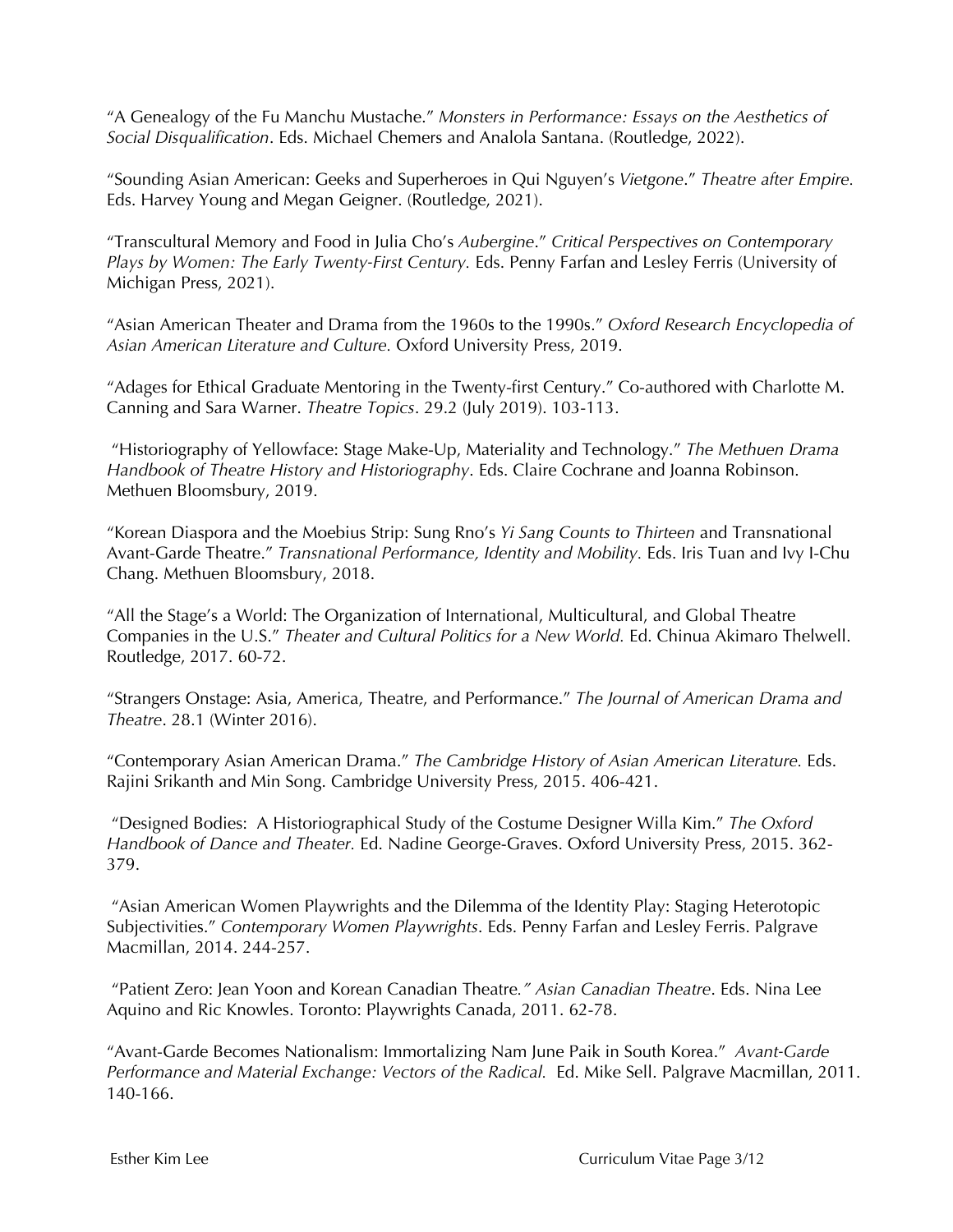"Transnational Legitimization of an Actor: The Life and Career of Soon-Tek Oh." *Modern Drama* 48.2 (Summer 2005): 372-406.

"Between the Personal and the Universal: Asian American Solo Performance from the 1970s to the 1990s." *Journal of Asian American Studies.* 6.3 (Oct 2003): 289-312.

"David Henry Hwang." *Asian American Playwrights: A Bio-Bibliographical Critical Sourcebook*. Ed. Miles X. Liu. Greenwood Press, 2002.

"Diana Son." *Asian American Playwrights: A Bio-Bibliographical Critical Sourcebook*. Ed. Miles X. Liu. Greenwood Press, 2002.

# PUBLICATIONS: REVIEWS AND PROGRAM NOTES

Book Review: "*The Interdisciplinary Theatre of Ping Chong.* By Yuko Kurahashi." *Theatre Research International* 46.3 (November 2021): 414-415.

Performance Review: "*M. Butterfly* by David Henry Hwang." *Theatre Journal* 70.4 (December 2018): 560-561.

Program Note: "*Aubergine* by Julia Cho." National Theater Company of Korea. February 2018.

Program Note: "Playwrights of the Korean Diaspora." Korean Diaspora Theatre Festival. National Theater Company of Korea. July 2017.

Book Review: "*Chinese Looks: Fashion, Performance, Race* by Sean Metzger and *The Racial Mundane: Asian American Performance and the Embodied Everyday* by Ju Yon Kim." *Theatre Survey*. 57.3 (September 2016): 488-490.

Book Review: "*DMZ Crossing: Performing Emotional Citizenship Along the Korean Border* by Suk-Young Kim." *TDR/The Drama Review*. 59.4 (Winter 2015): 192-193.

Book Review: "*Japan of Pure Invention: Gilbert and Sullivan's* The Mikado by Josephine Lee*." Theatre Journal*. 63.3 (Oct 2011): 473-474.

Book Review: "*Choreographing Asian America* by Yutian Wong." *New Theatre Quarterly* 27.3 (2011): 292.

Book Review: "*The Spectacle of Japanese American Trauma: Racial Performativity and World War II*  by Emily Roxworthy." *Theatre Research International* 34.3 (Oct 2009): 317.

Book Review: "*National Abjection: The Asian American Body Onstage* by Karen Shimakawa." *Theatre Journal* 57.1 (2005): 154-155.

Performance Review: "Frank Chin's *The Year of the Dragon* at the East West Players." *Theatre Journal*. 23.4 (2001): 638-640.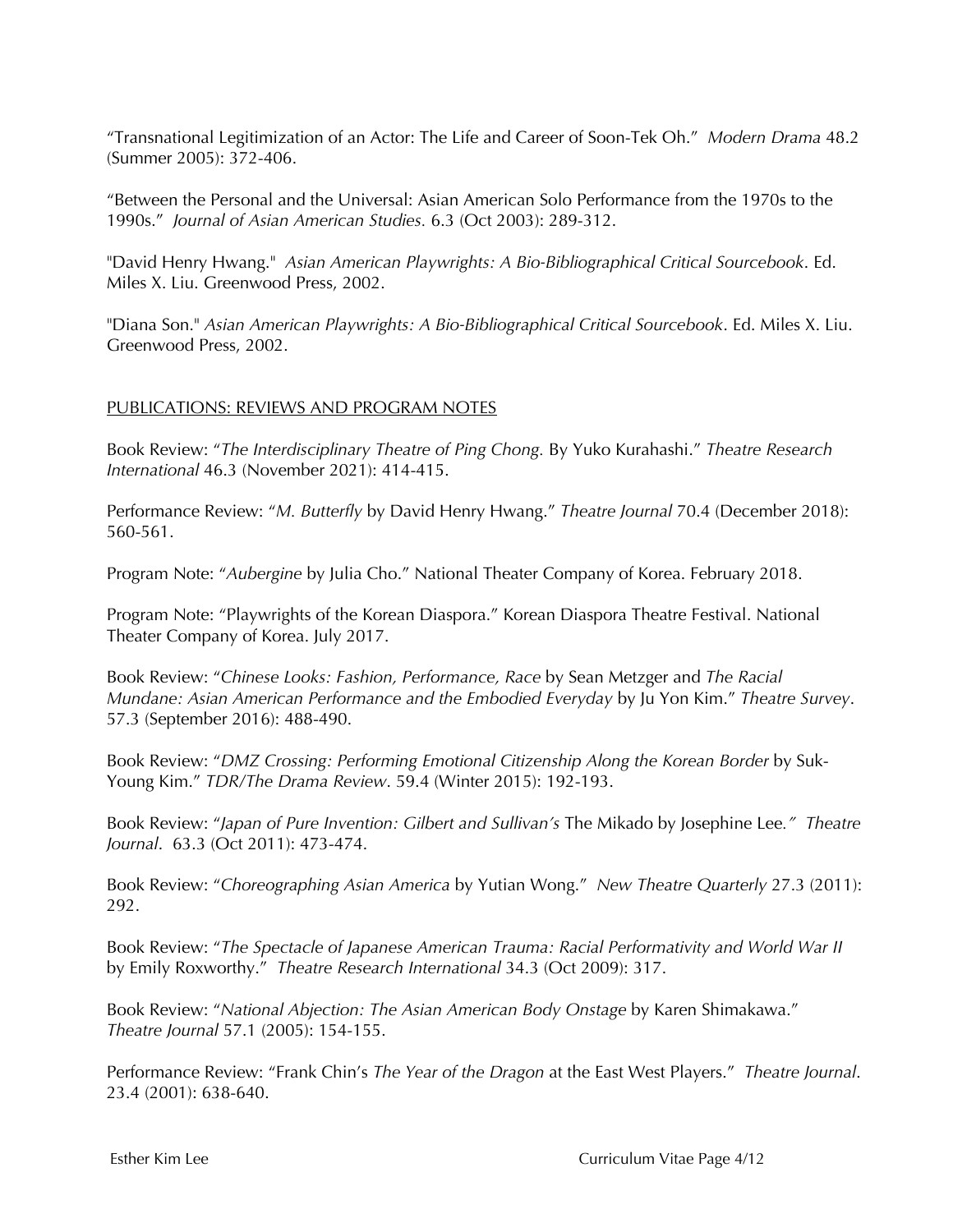Book Review: "*Tokens? The NYC Asian American Experience on Stage* edited by Alvin Eng." *Journal of Asian American Studies*. 3.3 (October 2000). 382-384.

Book Review: "*Asian American Culture on Stage: The History of the East West Players*, by Yuko Kurahashi." *Theatre Survey*. 40.1 (May 2000). 117-120.

# INVITED TALKS, LECTURES AND PRESENTATIONS

January-March 2022. Invited Lecture Series (Lecture 1: Yellowface and Asian American Theatre; Lecture 2: Asian American Theatre, 1965-2000; Lecture 3: Asian American Theatre in the 21<sup>st</sup> Century). David Geffen School of Drama, Yale University.

February 2022. Invited Talk. "Made-Up Asians: Yellowface During the Exclusion Era." Franklin Humanities Institute, Duke University.

January 2022. Invited Talk. "'Dainty As Needs Be': Madame Butterfly and Cosmetic Yellowface." Center for International & Global Studies, Duke University.

September 2021. Invited Speaker. "Yellowface, Asian Stereotypes, and Media Representation." Advantage Solutions.

May 2021. Invited Panelist. "AAPI Heritage Month Discussion Panel." Environmental Protection Agency-RTP Branch.

April 2021. Invited Panelist. "American Theater: History and Current Landscape." Speaker Series of the U.S. Embassy in Moscow managed by the Forum for Cultural Engagement.

March 2020. Invited Talk. Looking Back to the Future: 20 Years of A/P/A Studies in the Five Colleges. Smith College, Northampton, MA. "Acting Asian: Theatrical Makeup and the Technology of Yellowface."

November 2019. Invited Talk. The Worlds of David Henry Hwang Symposium sponsored by Illuminations, University of California, Irvine. "The Many Faces of DHH: David Henry Hwang and Asian American Theatre."

March 2019. Invited Keynote. Triangle East Asia Colloquium, Transnational Korean Cinema & Media Conference. University of North Carolina, Chapel Hill. "Korean Diaspora and the Moebius Strip."

February 2019. Invited Lecture. Interdisciplinary Ph.D. in Theatre and Drama Annual Distinguished Lecture, Northwestern University. Evanston, IL. "Historiography of Yellowface: Stage Makeup, Materiality, and Technology."

February 2019. Invited Lecture. Thomas Langford Lecture, Duke University. "History of Yellowface in the U.S."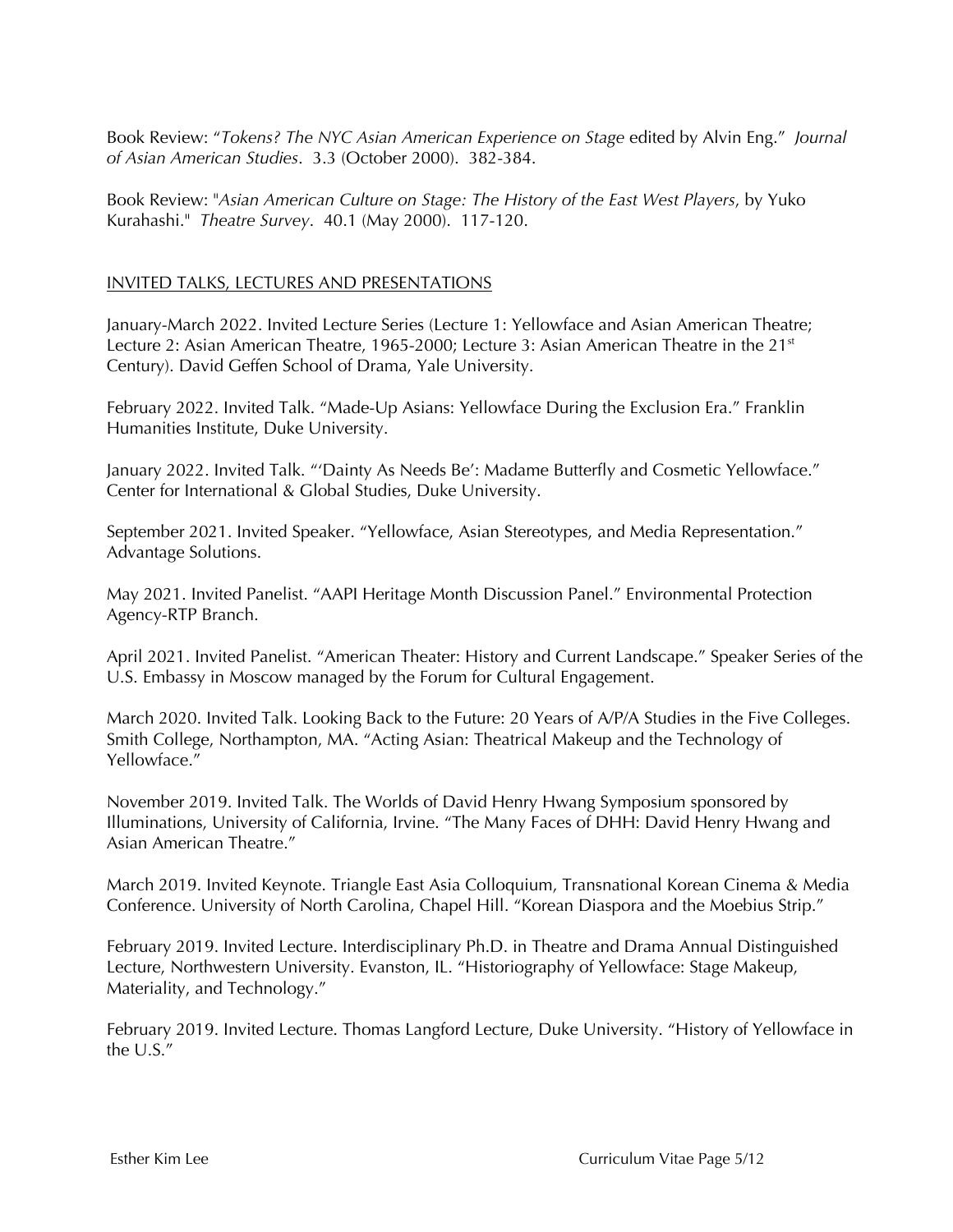March 2018. Theatre History Symposium Respondent. The 39<sup>th</sup> Annual Mid-American Theatre Conference. Milwaukee, WI.

July 2017. Invited Lecture. English Department, Yonsei University, Seoul, Korea. "The Theatre of David Henry Hwang."

July 2017. Invited Panelist. Korean Diaspora Festival Symposium, National Theater Company of Korea.

April 2017. Invited Panelist, James Gallery/Center for the Humanities, New York City. "Performance, Race, Objects, and Time/Temporality." Paper title: "The Archetypal Eurasian and Yellowface Makeup: The Material History of Imagined Asianness and Whiteness."

March, 2017. Invited Lecture. Institute for Korean Studies, Ohio State University. "Korean Avant-Garde Theatre and Sung Rno's *Yi Sang Counts to Thirteen.*"

July, 2016. Invited Participant, Interweaving Performance Cultures, Freie Universität, Berlin, Germany. "Performance Related Concepts in Non-European Languages – Korean."

November, 2014. Invited Lecture. Department of Theatre and Film, Hanyang University, Seoul, Korea. "'Korean American Playwrights."

November, 2014. Invited Lecture. Department of Drama and Theatre, National Taiwan University, Taipei, Taiwan. "The Theatricalized Body of Bruce Lee in David Henry Hwang's *Kung Fu*."

October, 2014. Invited speaker. National Asian American Theater Conference and Festival. Philadelphia, Pennsylvania. "Home: The State of Asian American Theatre."

April, 2014. Invited Lecture. School of Drama, University of Washington, Seattle, WA. "The Theatricalized Body of Bruce Lee in David Henry Hwang's *Kung Fu*."

March 2013. Invited Lecture. Asian American Theater & Performance Studies Symposium. Harvard University, Cambridge, MA. "All the Stage's a World: The Organization of International, Multicultural, and Global Theatre Companies in the U.S."

November 2011. Invited Lecture. The 19<sup>th</sup> Hahn Moo-Sook Colloquium in the Korean Humanities: "Staging Korea: Korean Theatre in Search of New Aesthetics." George Washington University. "'Remember to Forget': A Study of the Family in Contemporary Plays from the Korean Diaspora in the U.S."

June 2006: Invited speaker. Next Big Bang: The Explosion of Asian American Theatre, a conference sponsored by the East West Players, Los Angeles. "The Dynamism of Aesthetics in Asian American Theatre."

# CONFERENCE PAPERS AND PRESENTATIONS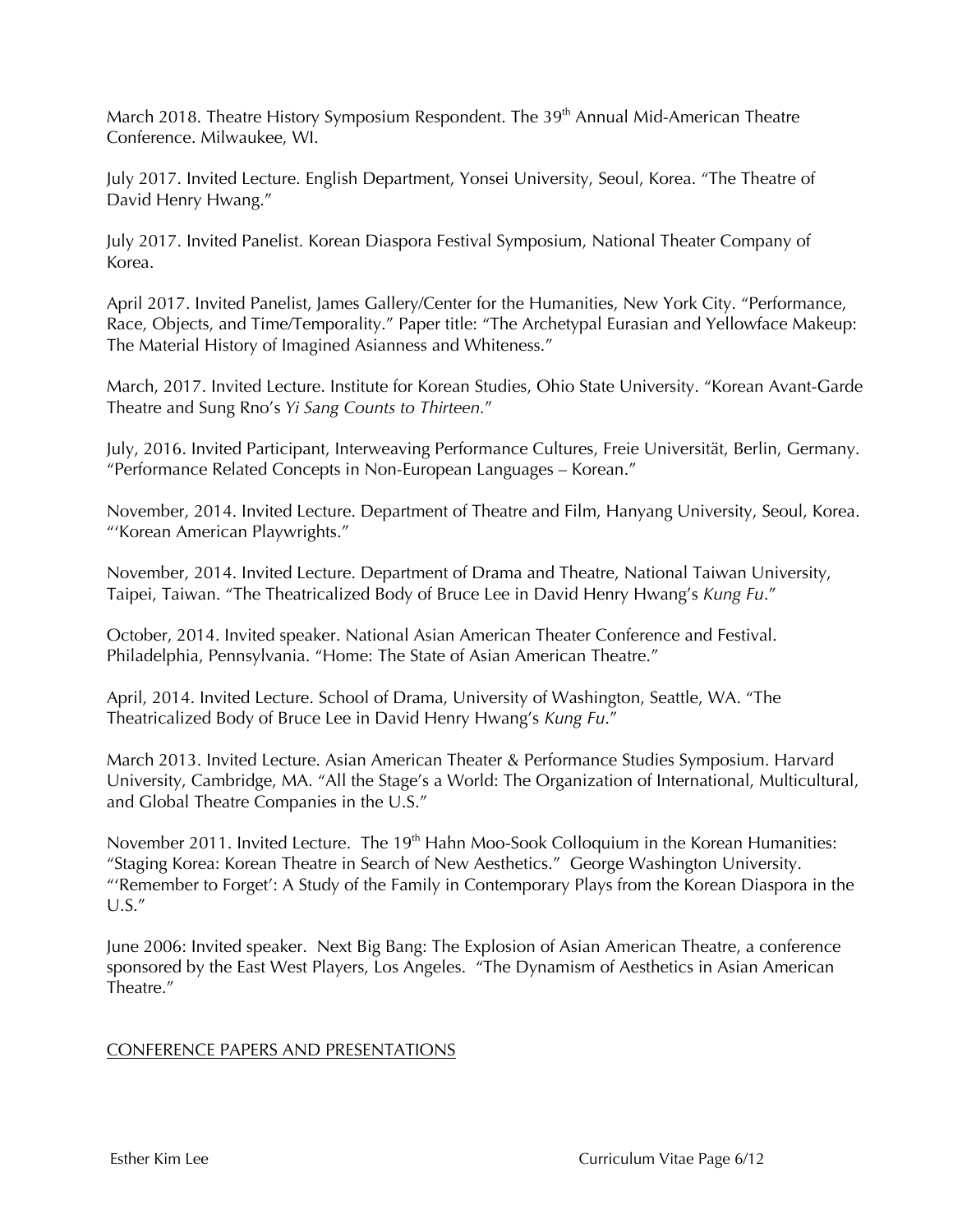July 2018. 6<sup>th</sup> Asian American Theatre Conference and Festival. Chicago, IL. Panelist for "Talkin 'bout a Revolution: Teaching Asian American Radical Performance."

July 2017. Inter-Asia Cultural Studies Society Conference. Seoul, Korea. "Yellowface Makeup and Asian Female Characters."

October, 2016. National Asian American Theatre Festival, Oregon Shakespeare Festival, Ashland, OR. "Yellowface in American Theatre History."

August, 2016. ATHE (Association for Theatre in Higher Education) Annual Conference. "Chinese Exclusion Acts: Asian Immigration and the Performance of Chinese Characters in American Theatre."

June, 2016. IFTR (International Federation for Theatre Research) Annual Conference. Stockholm, Sweden. Historiography Working Group Roundtable. "Historiography of an Archetype." (invited)

June, 2016. IFTR (International Federation for Theatre Research) Annual Conference. "Historiography of Racial Theatricality: A Study of Yellowface Performances in the Nineteenth Century."

April, 2016. Comparative Drama Conference. Baltimore, MD. "Lloyd Suh's *Jesus in India* and the Politics of Representing the Global Youth."

July, 2015. Association for Asian Performance Annual Conference, ATHE (Association for Theatre in Higher Education) Annual Conference. Montreal, Canada. "Cantonese Opera in New York City and Its Impact on the Representation of Chinese Characters on the American Stage."

July, 2014. IFTR (International Federation for Theatre Research) Annual Conference. University of Warwick, UK. "Asian Avant-Garde and Asian American Theatre: A Comparative Study of Yoko Ono and Young Jean Lee"

April, 2014. AAAS (Association for Asian American Studies) Annual Conference. San Francisco, CA. "Trying to Find Asian America: The Irony of David Henry Hwang and His Plays."

March, 2014. Comparative Drama Conference. Baltimore, MD. "Early Plays of David Henry Hwang: Between Autobiography and Magic Realism."

November 2013. ASTR (American Society for Theatre Research) Annual Conference. Dallas, TX. "The Ironic 'Yellow Face' of David Henry Hwang and the Asian American Theatre Community."

August 2011. ATHE (Association for Theatre in Higher Education) Annual Conference. Chicago, IL. "Flexible Families: Diasporic Memories in Korean American Drama."

August 2011. ATHE (Association for Theatre in Higher Education) Annual Conference. Chicago, IL. "The 'Spark' in American Theatre: Silk Road Theatre Project and Re-imagination of Theatre Communities."

May 2011. AAAS (Association for Asian American Studies) Annual Conference. New Orleans, LA. "Designing for Consumption: A Study of Costume Designer Willa Kim and Her Success in Mainstream American Theatre."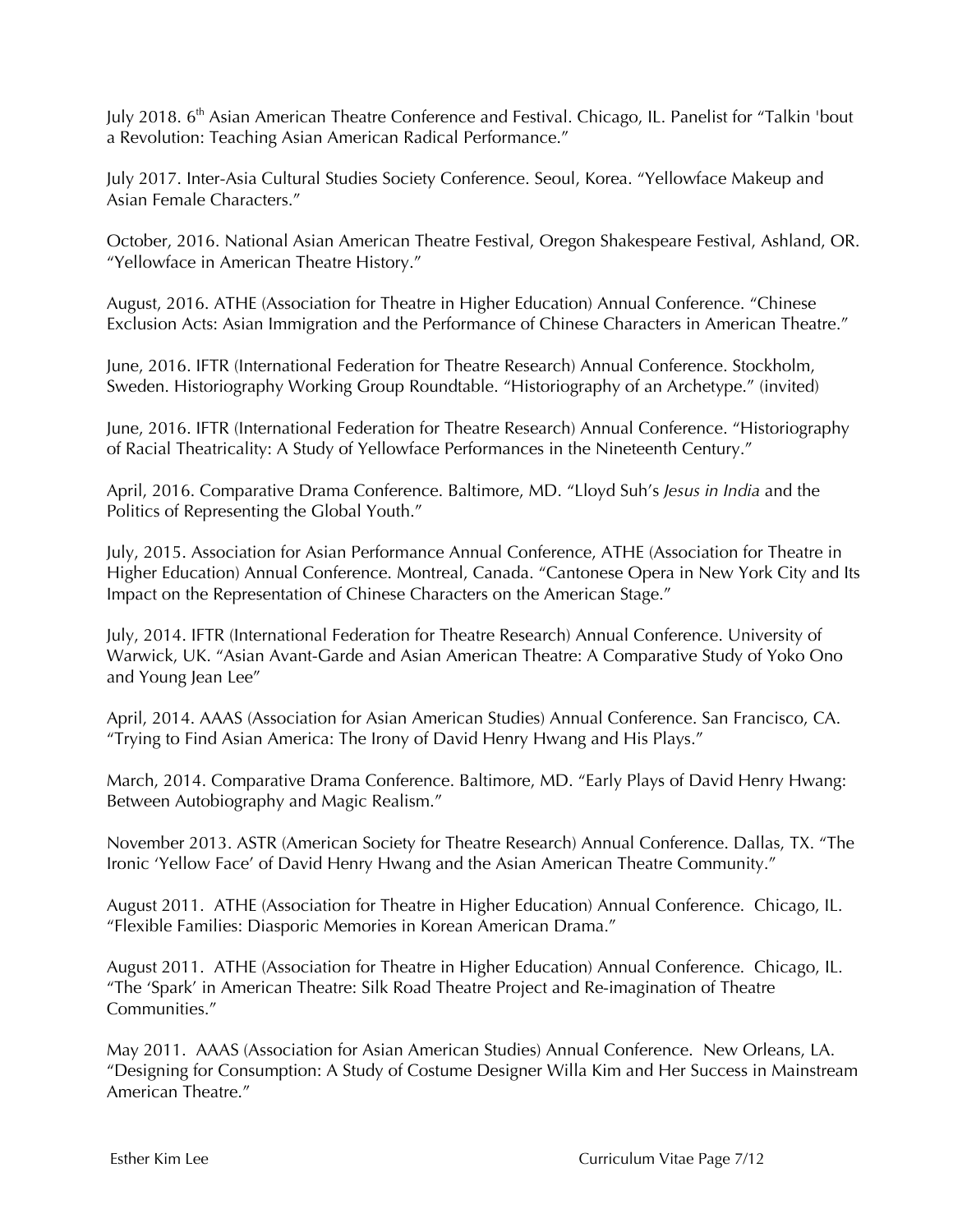November 2010. ASTR (American Society for Theatre Research) Annual Conference. Seattle, WA. "Performing the Korean Diaspora: Actor's Embodiment of Transnational Histories."

November 2009. Plenary Panel. ASTR (American Society for Theatre Research) Annual Conference. Chicago. "Performative Representation and Diplomacy During and After Commodore Perry's Expedition to Japan."

March 2009. MATC (Mid-America Theatre Conference) Annual Conference. Chicago, IL. "A Study of Traditional Korean Peasant-Class Performances in North America."

July 2008. IFTR (International Federation for Theatre Research) Annual Conference. Seoul, South Korea. "The Third Wave: A Study of Korean American Playwrights in the Twenty-First Century"

November 2006. ASTR (American Society for Theatre Research) Annual Conference. Chicago. "Avant-Garde Becomes Nationalism: Immortalizing Nam June Paik in South Korea"

March 2006. Theatre History Symposium. MATC (Mid-American Theatre Conference), Chicago. "Ethiopian Concert and Sumo Wrestling: A Study of Theatre and Performance During Commodore Perry's Japan Expedition"

April 2005. AAAS (Association for Asian American Studies) Annual Conference. Los Angeles. "A Study of 'Funny' Characters and Identities in Asian American Theatre"

November 2004. ASTR (American Society for Theatre Research) Annual Conference. Las Vegas. "Dressing to Taste: A Study of 'Oriental' Costumes on Broadway"

November 2003. ASTR (American Society for Theatre Research) Annual Conference. Durham, NC. "Marginal Center: Theories of Race and Ethnicity in American Theatre History"

May 2003. AAAS (Association for Asian American Studies) Annual Conference. San Francisco. "Theatre of the Movement? The Founding Agendas of Asian American Theatre Companies in the 1960s and 1970s"

March 2002. AAAS (Association for Asian American Studies) Annual Conference. Salt Lake City. "Casting the 'Ultimate Sacrifice': A Historical Analysis of the Tragic Butterfly Stereotype"

November 2001. ASTR (American Society for Theatre Research) Annual Conference. San Diego. "Mapping Borderless Identity: A Study of Denise Uyehara's Solo Performances"

October 2001. EOC (East of California) Asian American Studies Annual Conference. Oberlin, OH. "Teaching 'Cutting-Edge' in the Middle America"

March 2001. AAAS (Association for Asian American Studies) Annual Conference. Toronto, Canada. "The Significance of Theatre History in Teaching Asian American Theatre and Drama"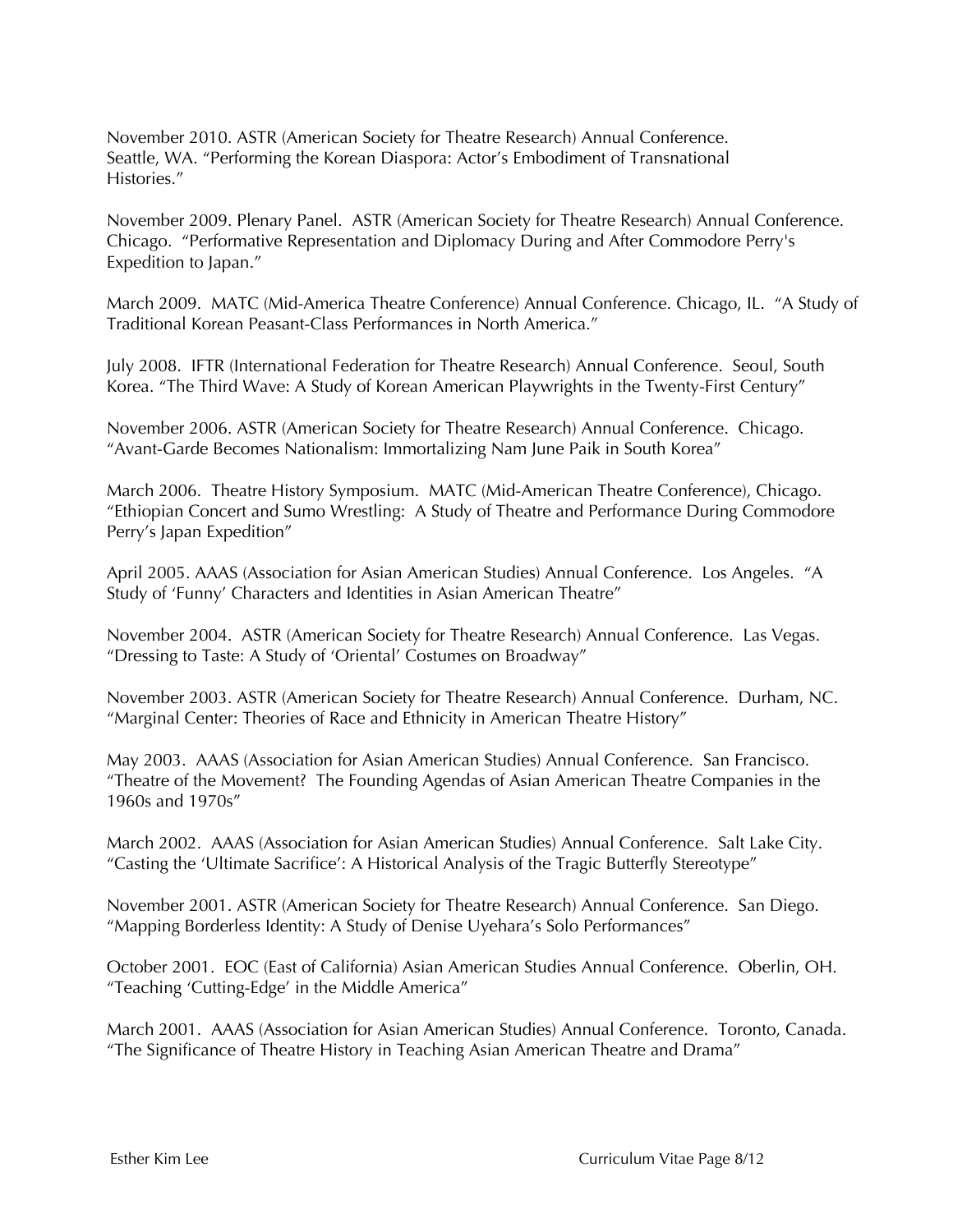November 2000. ASTR (American Society for Theatre Research) Annual Conference. New York City. "About and Beyond: Three Major Challenges in Researching and Teaching Asian American Theatre"

August 2000. ATHE (Association for Theatre in Higher Education) Annual Conference. Washington, DC. "Funny Asian Americans? Humor and Comedy in Asian American Theatre."

March 2000: Mid-America Theatre Annual Conference. St. Louis, MO. "Community and Theatre: Northwest Asian American Theatre Company."

March 1999: MELUS (The Society for the Study of the Multi-Ethnic Literature of the United States) Annual Conference. "Reappropriation and Self-Identification in David Henry Hwang's *Bondage* and Chay Yew's *Porcelain*."

Nov. 1998: ASTR (American Society for Theatre Research) Annual Conference. Washington, D.C. "Not the Usual Model Minority: Asian American Theatre in the 1990s."

May. 1998: Conference on Holidays, Ritual, Festival, Celebration, and Public Display at Bowling Green Center for Popular Culture. "Playful Ritual and Ritualistic Play in Traditional Korean Mask Dance-Drama, *Talch'um*."

## FELLOWSHIPS AND AWARDS

2018: Langford Lectureship Award, Duke University.

2014: Graduate School Research and Scholarship Award. University of Maryland.

2011-2012: Research Award. Research Board, University of Illinois at Urbana-Champaign.

2009-2010: Illinois Program for Research in the Humanities Fellowship Award. University of Illinois, Urbana-Champaign.

2009: Co-Sponsorship Award given by ASTR (American Society for Theatre Research).

2007: The Outstanding Book Award given by ATHE (Association for Theatre in Higher Education) for *A History of Asian American Theatre*.

2006: Amy Ling Memorial Research Grant. Sponsored by the Asian American Studies Program. University of Illinois, Urbana-Champaign.

2005: College of Fine and Applied Arts Special Grant, University of Illinois, Urbana-Champaign

2002: Faculty Summer Research Award in Asian American Studies. Asian American Studies Program, University of Illinois, Urbana-Champaign.

2001: Arnold O. Beckman Research Award. Research Board, University of Illinois, Urbana-Champaign.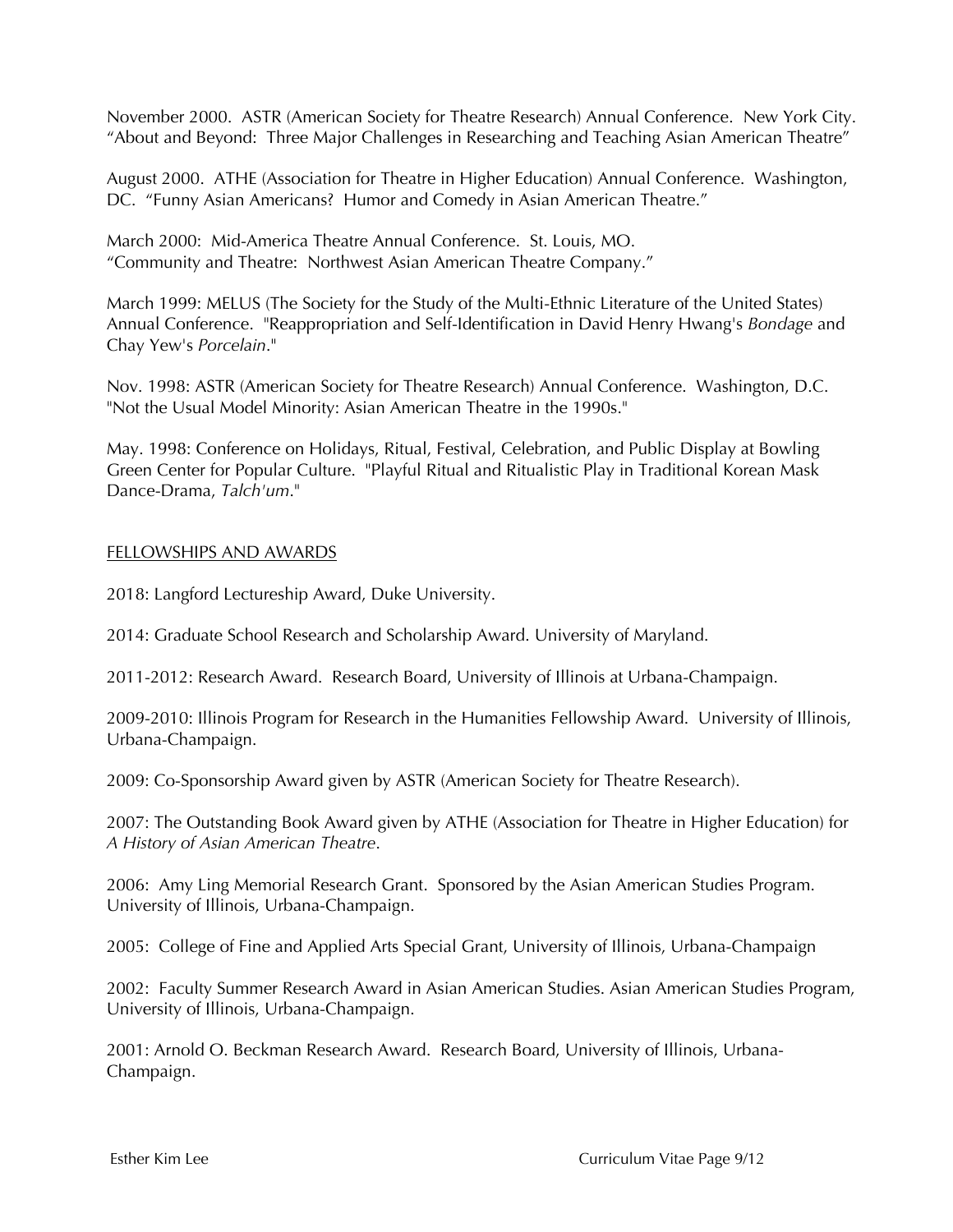1999-2000: The Five College Pre-Doctoral Minority Fellowship, the Five College Consortium in Amherst, Massachusetts.

## PROFESSIONAL SERVICES (A SELECT LIST)

#### **Leadership Roles:**

- o Vice President for Publication, American Society for Theatre Research. 2017-2019.
- o Founder. Consortium of PhD Programs in Theatre and Performance Studies. 2009.
- o Adviser. *Asian American Drama*. Alexander Street Press. (An electronic collection of Asian American plays.) 2002-present.
- o Executive Committee. American Society for Theatre Research. 2004-2007.

#### **Editorship and Editorial Board:**

- o Editor. *Theatre Survey*, 2013-2014.
- o Associate Editor. *Theatre Survey*, 2011-2012.
- o Editorial Board Member. *The Journal of Drama* (Seoul, Korea). 2017-present.
- o Editorial Board Member. *Journal of American Drama and Theatre*. 2013-present.
- o Editor. Article in Progress Workshop. Mid-America Theatre Conference. Cleveland, 2014.
- o Editor. Article in Progress Workshop. Mid-America Theatre Conference. Chicago, 2012.

#### **Reviews and Evaluations:**

- o External Promotion Reviewer. University of Colorado Boulder. 2020.
- o Review Panelist. NEH Division of Research Program. 2020.
- o External Tenure Reviewer. University of Massachusetts, Amherst, 2019.
- o External Promotion Reviewer. San Francisco State University, 2019.
- o External Promotion Reviewer. UCLA, 2018.
- o External Tenure Reviewer. Cornell University, 2018.
- o External Promotion Reviewer. Harvard University. 2018.
- o Reviewer. Mellon/ACLS Dissertation Completion Fellowship. 2015-2017.
- o Invited Manuscript Reviewer. McFarland & Company, Inc. 2017.
- o Invited Manuscript Reviewer. Palgrave. 2017.
- o External Promotion Reviewer. UCLA. 2017.
- o External Tenure Reviewer. Northwestern University. 2017.
- o Invited Article Reviewer. *Theatre Research in Canada*. 2017.
- o Invited Article Reviewer. *Cultural Studies Review*. 2016
- o External Tenure Reviewer. Northwestern University. 2016.
- o External Reviewer of Graduate Programs. University of Texas, Austin, Department of Theatre and Dance. 2016.
- o Invited Manuscript Reviewer. Bloomsbury Methuen Drama. 2016.
- o Invited Article Reviewer. *Contemporary Theatre Review.* 2016.
- o Review Panelist. Ford Foundation Fellowship Programs. 2015-2017.
- o Reviewer. Social Sciences and Humanities Research Council of Canada. 2015.
- o External Tenure Review. University of British Columbia. 2015.
- o External Tenure Review. University of Utah. 2015.
- o External Tenure Review. Harvard University. 2015.
- o Invited Article Reviewer. *American Quarterly.* 2015.
- o Invited Article Reviewer. *Theatre Research International*. 2015.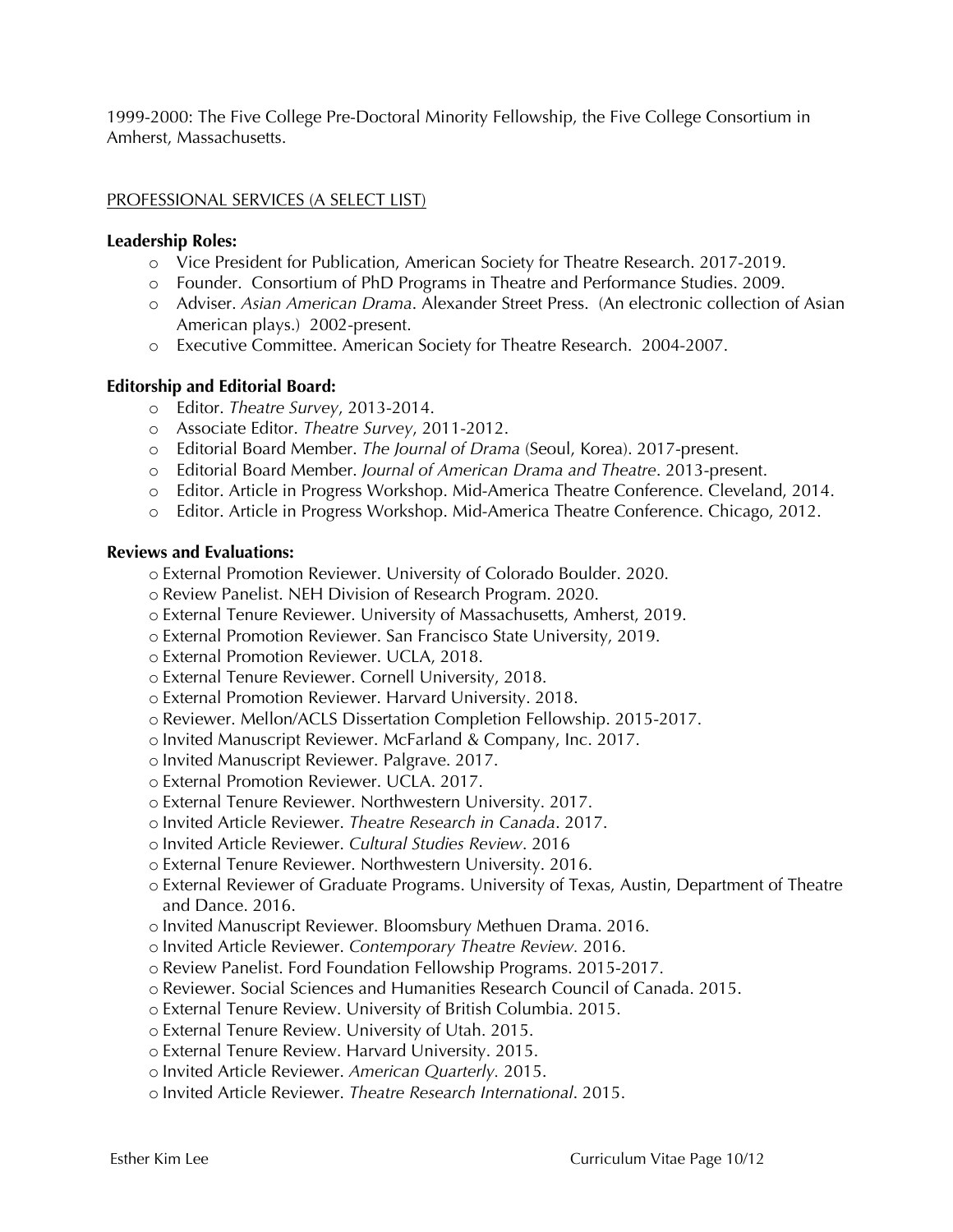- o Invited Article Reviewer. *Journal for Dramatic Theory and Criticism.* 2015.
- o Invited Article Reviewer. *Journal of Asian American Studies*. 2015.
- o External Tenure Review. University of Texas, Austin. 2014.
- o Invited Article Reviewer. *Journal for Dramatic Theory and Criticism.* January 2013.
- o Invited Article Reviewer. *Comparative Drama*. 2014.
- o Invited Manuscript Reviewer. Oxford University Press, 2013.
- o External Promotion Review. University of California, Berkley. 2013.
- o External Promotion Review. University of California, Santa Barbara. 2012.
- o Invited Article Reviewer. *Journal for Asian American Studies*. 2011.
- o Invited Manuscript Reviewer. Routledge. 2011.
- o Invited Article Reviewer. *Journal for Asian American Studies.*2010.
- o Invited Manuscript Reviewer. Temple University Press. 2010.
- o External Tenure Review. University of California, Riverside. 2010.

## **Conference Activities:**

- o Co-Chair of Working Session. "About Face: The Material History of Difference in Stage Makeup and Masks," American Society for Theatre Research. 2017.
- o Professional Development Committee. Association for Theatre in Higher Education, 2015 present.
- o Task Force. Consortium of PhD Programs in Theatre and Performance Studies. 2009-present.
- o Career Session Leader. American Society for Theatre Research. 2015.
- o Conference Programing Committee. Association for Asian American Studies. 2015-16.
- o Moderator. "Meet the Editor of *Theatre Survey*." Career Session. ASTR (American Society for Theatre Research) Annual Conference. 2013.
- o Co-Organizer. Working Group on Translation. American Society for Theatre Research. Nashville, 2012.
- o New Paradigms Committee. American Society for Theatre Research. 2010-2012.
- o Chair, Book Award Committee for Cultural Studies, Association for Asian American Studies. 2010-2011.
- o Organizer. Conference on Doctoral Programs in Theatre and Performance. Department of Theatre, University of Illinois, Urbana-Champaign. Fall 2009.
- o Co-Convener. "Remapping the Boundaries of Asian American Theatre." ASTR (American Society for Theatre Research) Annual Conference. Boston, MA. November 2008.
- o Programming Committee. The annual meeting of the American Society for Theatre Research in 2003.
- o Programming Committee. The East of California Annual Conference. Association for Asian American Studies, 2003.
- o Chair of Conference Panel: "Art, Activism and the Asian American Community Post 9/11." East of California Annual Meeting and Junior/Senior Faculty Retreats, Association for Asian American Studies. University of Illinois, Urbana-Champaign, November 2002.
- o Co-Chair of Conference Seminar: "Performers' Bodies/ Bodies Performing: The Material Choices of Staging and Casting." Annual Conference of the American Society for Theatre Research, November 2002. Wrote and submitted the seminar proposal.

#### PUBLIC MEDIA